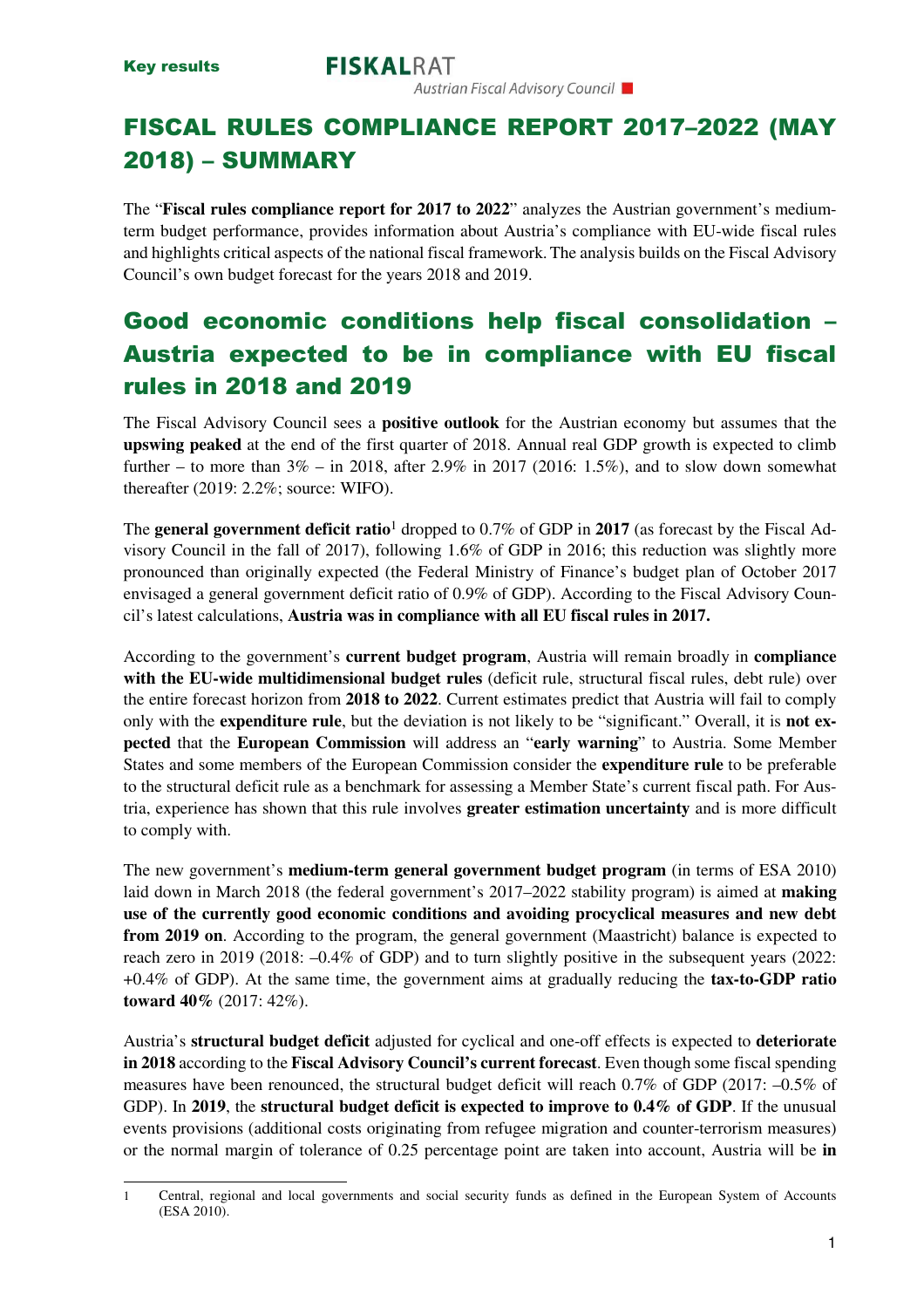#### **FISKALRAT**

Austrian Fiscal Advisory Council

**compliance with the EU's structural budget rules** both in 2018 and 2019, current estimates suggest (structural general government deficit including unusual event provisions: –0.4% of GDP in 2018 and – 0.3% of GDP in 2019). The current government's fiscal consolidation efforts helped avert a breach of the structural budget rule in 2018 that the Fiscal Advisory Council had predicted in fall 2017.

The **government** expects a **general government (Maastricht) deficit of 0.4% of GDP for 2018**, which would be 0.4 percentage point below the budget estimate of fall 2017. The measures adopted with the **2018/2019 twin budget** point to a gradual departure from the previous expansionary fiscal path. The deficit reduction was mainly achieved by **scaling down discretionary measures with procyclical effects**  (e.g. prematurely terminating the "employment bonus" program, which had been targeted at providing employers' with hiring incentives, and decreasing the investment subsidies for SMEs and large businesses) and again **extending the time horizon for additional infrastructure investments**.

According to the **Fiscal Advisory Council's current forecast,** Austria's **deficit will drop** to 0.2% of GDP in **2018**. This means that – based on the planned or already adopted budget measures the Fiscal Advisory Council is currently aware of – **a small budget surplus** of 0.1% of GDP already seems possible for **2019**. The **improvement in the budget situation** is mainly driven by persistently **lively economic growth** that means high government revenues through taxes and social security contributions; on the expenditure side, the improved labor market situation and the **decline** in **interest payments** on government debt have helped rein in spending (Fiscal Advisory Council estimate: EUR –0.9 billion).

The **Fiscal Advisory Council welcomes the government's fiscal efforts during this boom phase, in particular the reduction of discretionary measures** with **procyclical effects**. It recommends **countercyclical fiscal policies** aimed at achieving budget surpluses in economically good times (positive output gap) and budget overspending in economically bad times (negative output gap). In perfect agreement, international organizations like the European Commission, OECD and IMF, demand that economically good times be used for structural reforms and fiscal consolidation.

### Different levels of government need adequate division of responsibilities and financing structures to ensure a sustainable fiscal course

If the federal government wants to **stay on track** with its **medium-term fiscal path**, according to which there will be no new debt at the general government level from 2019, it will need to tackle several **reform issues**:

- **Improving the fiscal laws applicable to central, regional and local government authorities:** In the Fiscal Advisory Council's opinion, **new laws with significant** economic and financial **effects for Austria** should only be adopted **on the basis of impact assessments** with **high quality standards** that aim at strengthening a strategic medium-term fiscal path. This would prevent unexpected budget effects or ad hoc measures (in particular in the run-up to elections). **International organizations** (OECD and IMF) are likely to provide input on improving the **quality of such impact assessments** in the context of their **evaluation of the Federal Budget Reform**, which should be published. This project should also involve an evaluation of the **value-added and employment multipliers** applied to impact assessment calculations.
- Achieving a **sustainable financing system and limiting the increase in costs** for **long-term care**: Staying within the limits defined in the 2017–2021 fiscal sharing agreement, i.e. a maximum of +4.6% per annum, could prove difficult because **recourse to patients' assets** is no longer an option (parliamentary decision of end-June 2017). A study conducted by the Office of the Fiscal Advisory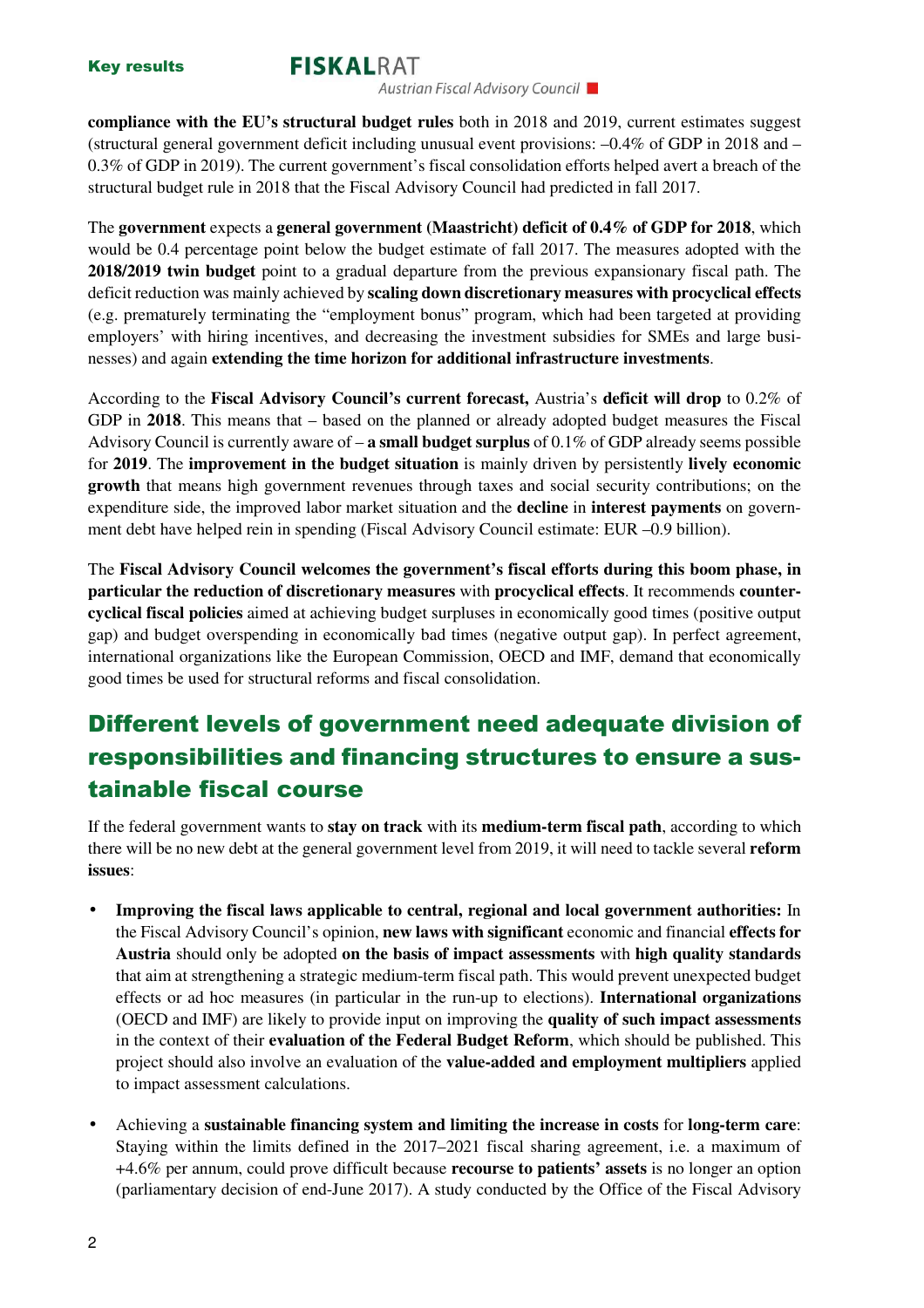### **FISKALRAT**

Austrian Fiscal Advisory Council

Council, (Grossmann and Schuster, 2018) shows that, even without this parliamentary measure, cost increases for long-term care can be expected to amount to an average of 4.4% to 6.3% per annum between 2016 and 2030 (depending on the scenario). Based on subsectoral estimates, the fact that the option of recourse to patients' assets has been abolished will cause additional net costs of up to EUR 650 million each year (Austrian Association of Cities and Towns and KDZ2, 2018). On May 18, 2018, the federal government and the regional governments agreed that the federal government would reimburse the regional governments for their additional care costs up to 340 million in 2018.

- **More harmonization and transparency in the area of social services and subsidies**: The government's plans include **uniform means-tested minimum benefits across Austria** that are intended to ensure that **the basic needs of eligible recipients** can be met – among other things with more social benefits in kind – and, at the same time, to increase **incentives for taking up work**. In poverty-related matters, the **federal government is responsible for framework legislation** and can define overall standards for effectively fighting poverty. In the context of **subsidies**, the **transparency database**  should be finalized and used to achieve **better coordination** between the different levels of government; also, information stemming from the transparency database should be made accessible to the public – subject to the applicable data protection rules – and summarized in regular reports.
- **Identifying efficiency potentials in social security funds and raising the actual retirement age**: In this context, the federal government's 2018/2019 twin budget laid down a rise in the eligibility age for **phased retirement** by one year from 2019. Specific **reform steps** regarding untapped efficiency potentials in **social security funds**, in many areas, have yet to be defined and implemented. As the **Pension Sustainability Committee** has been dissolved, there is a lack of **current information** on the outlook for pension expenditure in Austria. The **Fiscal Advisory Council advocates the compilation and publication of annual expert opinions** on **all government pension systems**.
- Decisively pursuing a **reform of government/federalism** with a view to **untangling competencies and financing flows** within the different levels of government, especially in the area of **health, child and long-term care** and **strengthening school autonomy** in the **education sector**. In this context, the 2017 school autonomy package should be given greater consideration.
- Preparing a **structural tax reform** that provides an easing of the tax burden on income without jeopardizing fiscal stability, as well as strongly prioritizing measures against **social security and tax fraud** at national and international level.
- **Stepping up investment in the integration** of **persons that have been granted asylum status** and ensuring that **invested funds are used effectively**: **Measures** directed at **quick integration** (e.g. integration campaigns and training, facilitated labor market access, uniform standards for meanstested minimum benefits across Austria) may slightly raise government expenditure in the short term, but should minimize related government costs in the long run.

All in all, the Fiscal Advisory Council supports the **moderate consolidation path** the federal government plans to realize mainly on the back of efficiency-enhancing reforms as well as initiatives directed at a **sustainable increase in potential growth** and **employment** (e.g. reducing the tax burden on labor, promoting public infrastructure investments and reducing bureaucracy).

<sup>2</sup> KDZ – Zentrum für Verwaltungsforschung (Centre for Public Administration Research).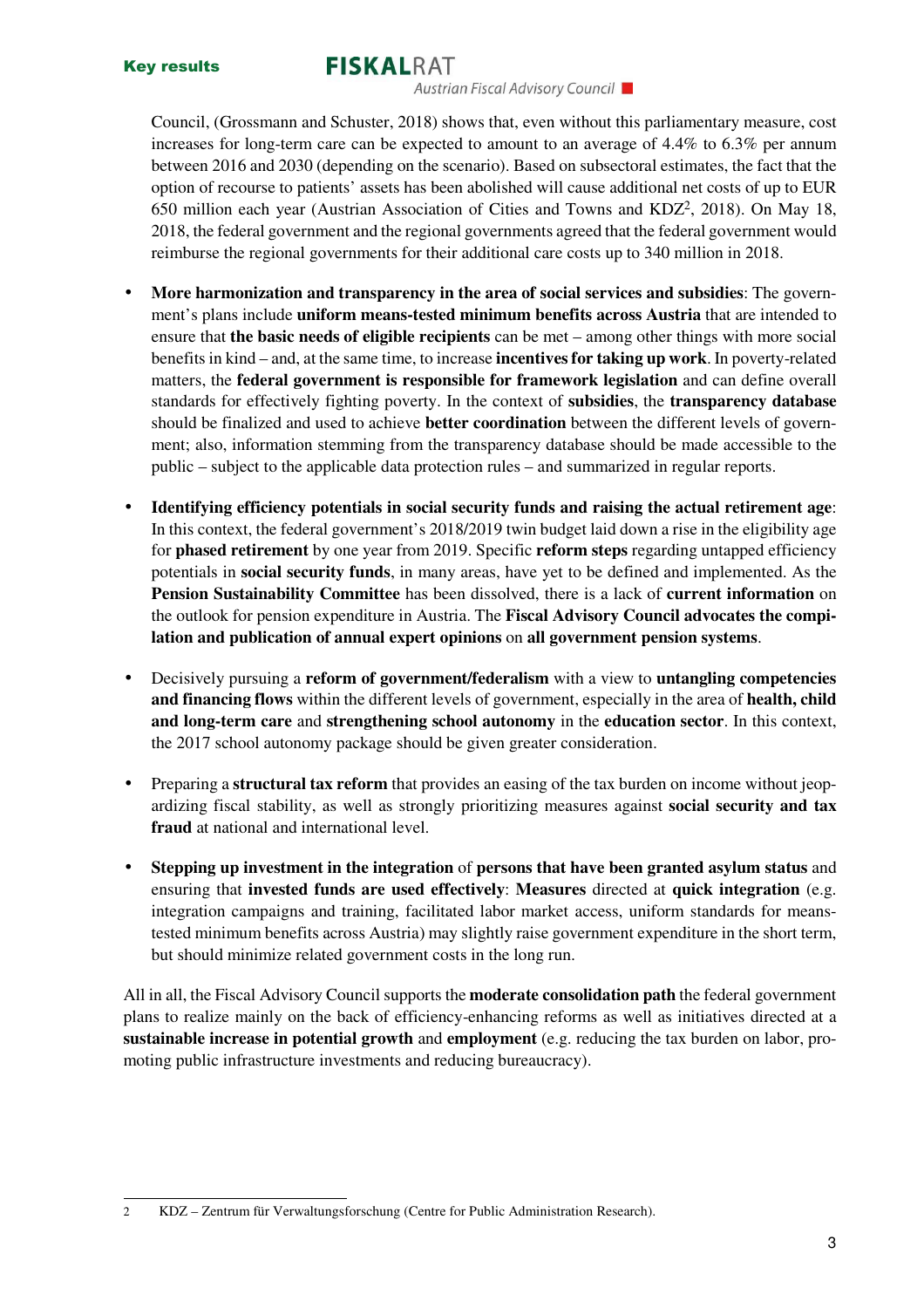Key results

### Adaptations of the national fiscal framework (2012 Austrian Stability Pact) are called for

The **2012 Austrian Stability Pact** (2012 ÖStP) lays down **subsectoral fiscal targets** with a view to compliance with the EU fiscal framework. Once **fully implemented**, the 2012 ÖStP will be a **multidimensional fiscal framework** similar to the EU-wide fiscal framework. The 2012 ÖStP has to be applied by the **central government** (without social security funds), the **regional governments** and **local governments in each province**.

However, the **interpretation of the 2012 ÖStP** is **controversial** among the contracting partners (central, regional and local authorities) **regarding several aspects**; furthermore, its **full application** (from 2017 onward at the latest) is **complex** and – **to some extent – delivers results that deviate from those obtained through the application of the EU fiscal rules**.

The **Fiscal Advisory Council** recommends that remaining **controversial issues be resolved quickly, that the national fiscal rules be simplified, in particular at the local level, and that differences** in the basic approach of the **national and EU rules be kept to a minimum**. Furthermore, more focus should be put on the **ex ante monitoring of subsectoral budget outcomes** in Austria in order to be able to identify potential breaches of rules early on. The Fiscal Advisory Council does not support the idea of retroactively **applying the 2012 ÖStP in full from 2015 onward**; from today's perspective, this does **not seem helpful**.

The Fiscal Advisory Council's main proposals for adapting the 2012 ÖStP include:

- **shortening the schedule for the ex post assessment** of rules compliance on the basis of final accounts data in the spring t+1;
- **aligning the national fiscal rules and relevant IT calculation tools** with the EU framework (in particular with regard to the debt rule);
- **including the social security funds**, which account for more than one-third of government expenditure, into the **expenditure rule**;
- **reducing the complexity** of national subsectoral fiscal rules **in particular at the local level**;
- **ensuring transparency and a free flow of information** between organizational units involved in the evaluation process (Statistics Austria, Court of Audit, coordinating bodies, Fiscal Advisory Council) and a **clear definition of interfaces**.

### Noncompliance with national fiscal rules expected for 2016 and 2017

**Regional and local governments fulfilled the Maastricht deficit requirements** as set out in the 2012 ÖStP **until 2015,** but may have **deviated** from the objective **in 2016 –** this was found by **a report** that **Statistics Austria published in fall 2017** to highlight 2013–2016 budgetary outcomes against the background of the 2012 ÖStP rules. As regards the evaluation of subsectoral budget data, the applicable 2012 ÖStP rule ensures that individual cases of noncompliance (e.g. by local authorities in Burgenland and Upper Austria in 2015 or by the regional government of Styria in 2014) will remain without consequence if they are compensated for by other regional or local authorities that have performed better than required. The body responsible for reviewing compliance with the 2012 ÖStP rules and for identifying any related breaches is the **Court of Audit**. Its report will be published in the course of 2018.